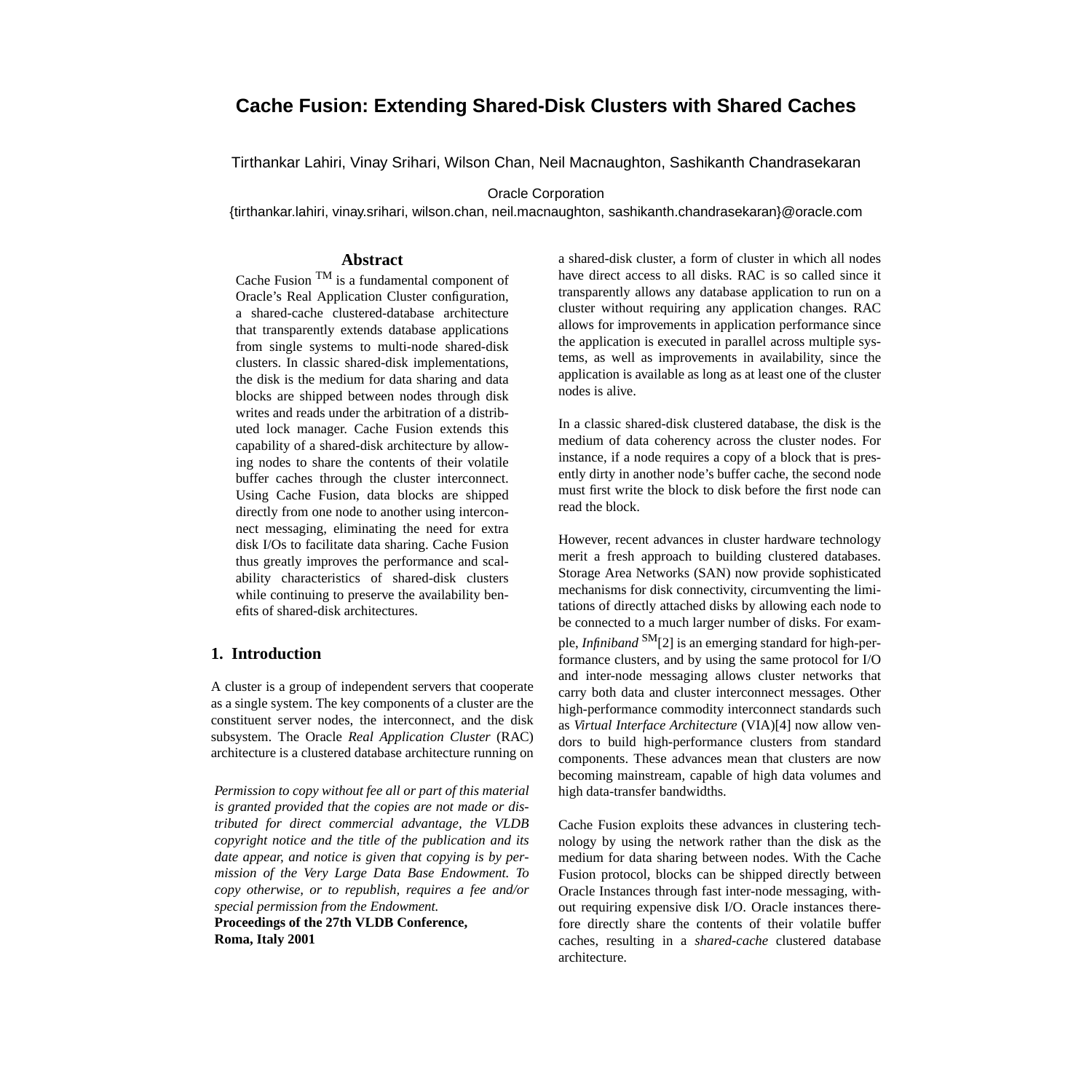The rest of this paper is organized as follows: Section 2 contains a brief overview of the Real Application Cluster architecture. Section 3 describes Cache Fusion protocols, highlighting techniques for read-sharing, write-sharing, as well as efficient inter-node messaging. Section 4 briefly discusses RAC mechanisms for Decision Support workloads. Section 5 describes recovery mechanisms with Cache Fusion. Finally, Section 6 concludes.

#### **2. Overview of Real Application Clusters**

An Oracle Instance is a collection of processes and memory accessing a shared set of data files (see Figure 1 below). Each Oracle instance inside RAC has its own private set of log files referred to as a *Redo Thread*. Each instance also has its own buffer cache of disk buffers, and taken together, these local caches form a global buffer cache. In order to maintain cache coherency in this global cache, global resource control is needed. We call this resource control mechanism the *Global Cache Service* (GCS). For additional details on RAC and GCS, see [3].



**Figure 1: Oracle Instances in RAC**

The GCS tracks and maintains the locations and access modes of all cache resources (data blocks) in the global cache. It synchronizes global cache accesses, allowing only one instance at a time to modify a cache resource.

The GCS adopts a distributed architecture. Each instance shares the responsibility of managing a subset of the global cache. There are several advantages to this approach. First, the work of handling cache resource requests can be evenly divided among all existing database instances. Second, in case of hardware or software failure in a node, only the instance running on the failed node is affected. Access to cache resources managed by this instance may be temporarily unavailable. However, all other resources will continue to be accessible.

The assignment of global resources to a particular instance takes into account the access pattern of cache resources. Resources accessed most frequently by an instance will be likely to be managed by the same instance.

By knowing the global view of all data blocks, GCS can direct a read or write request to the instance that can best serve it. For example, suppose an instance issues an updatee request for a particular block to the GCS. The GCS will then forward the request to the instance which has the current cached buffer for that block. This current holder will transfer the cache buffer to the requester instance directly, and the GCS will then update the holder information to reflect the fact that the requesting instance is now the holder.

### **3. Cache Fusion**

Cache fusion refers to the protocol for sharing of instance buffer cache contents through fast inter-node messaging, resulting in a cluster-wide global buffer cache. There are two types of sharing involved: *Read-Sharing*, which refers to the mechanism used by a query to access the contents of another instance's buffer cache, and *Write-Sharing* which refers to the mechanism by which an update operation accesses data in another instance's cache. In the following subsections, we describe both kinds of sharing, followed by a brief description of inter-node messaging.

### **3.1 Cache Fusion Read-Sharing**

The mechanism for read-sharing in Cache Fusion exploits Oracle's *Consistent Read* (CR) mechanism [1]. CR is a version-based concurrency control protocol which allows transactions to perform reads without acquiring any locks. Each transaction in Oracle is associated with a snapshot time, known as the *System Change Number* (SCN), and the CR mechanism guarantees that any data read by a transaction is transactionally consistent as of that SCN. When a transaction performs a change to a block, it stores the information required to undo that change in a rollback segment. When a transaction reads a block, the CR mechanism uses the stored undo information to create an earlier version of the block (a clone) which is consistent as of the reading transaction's SCN. Clones are created in-memory and are never written to disk. A read operation therefore never needs to wait for another transaction to commit or abort since the CR mechanism automatically reconstructs the version of the block required by the operation. This mechanism therefore allows high concurrency for read operations.

In RAC, when Instance A requires read access to a block that is present in the buffer cache in Instance B, it requests a copy of the block from Instance B without requiring any change of resource ownership. Instance B creates a trans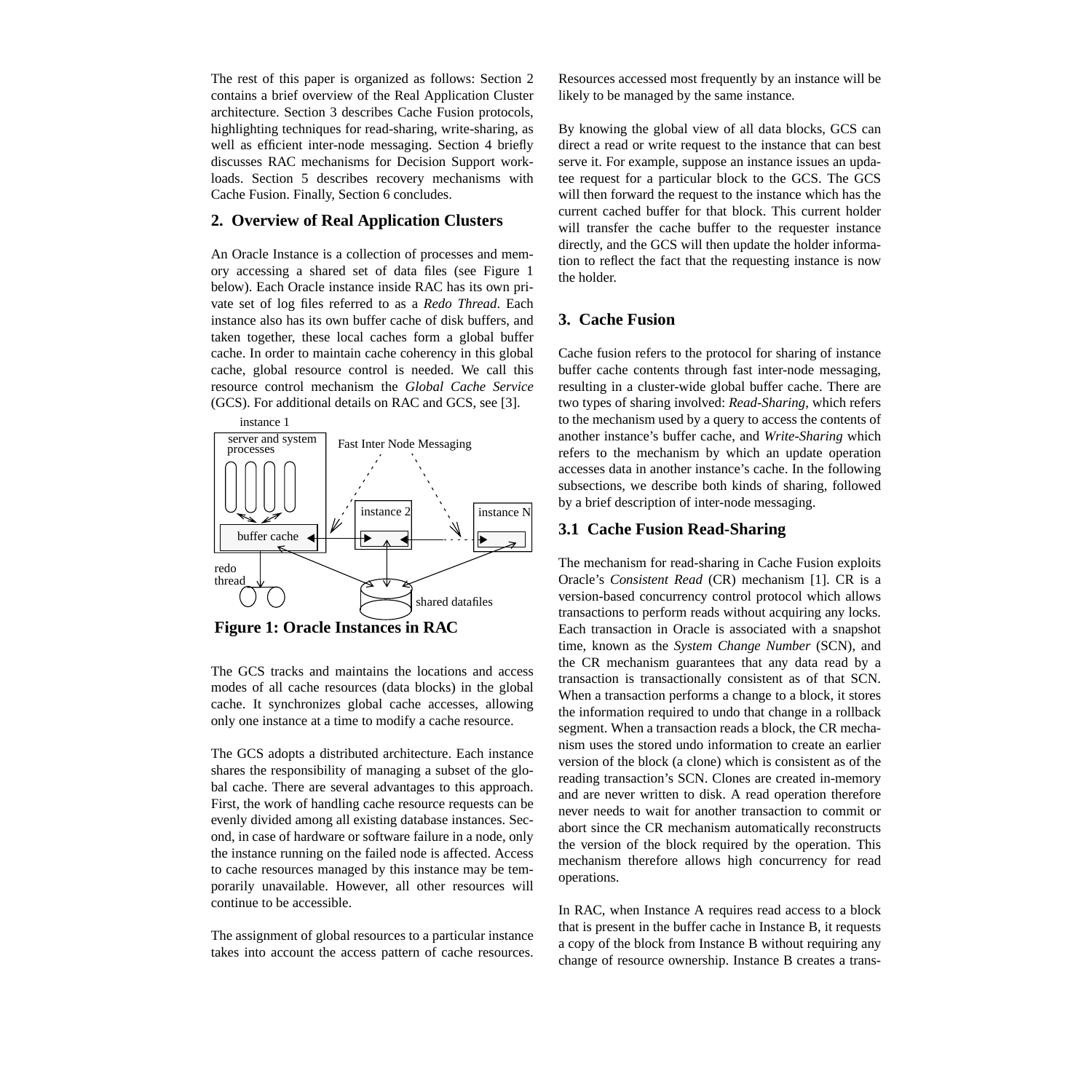actionally consistent CR clone of the block and ships it back to Instance A across the interconnect. Doing so has no impact on processes on Instance B since ownership of the block by Instance B is not affected.

Only when the requested block is not present in any instance's cache is a disk I/O performed for the block. However, the Read-Sharing protocol guarantees that once a block is read from disk by any instance in RAC, subsequent read accesses to that block from any other instance do not require disk I/O or inter-node ownership changes.

## **3.2 Cache Fusion Write-Sharing**

Write-sharing is handled by the GCS. When Instance A wishes to update a block it invokes the GCS to perform the necessary cache-coherency messaging to obtain a copy of the block.

If the GCS determines that the block is already in another instance (B's) buffer cache, it notifies instance B that it must release its ownership of the block. Instance B then saves a copy of the block in its cache for future read access and releases ownership. Along with the message acknowledging the release, Instance B also ships its cached copy of the block to the requesting instance, even if that copy is dirty (i.e. contains changes that have not been written to disk). Thus, sharing dirty buffers between instances does not require any extra disk writes and reads.

Only if the block is not already present in any instance's buffer cache must the requesting instance issue a disk read for the block.

An important benefit of the write-sharing fusion protocol is that after a write request is performed for a block, the instance that had the current copy can continue to perform read accesses on the block. Thus, in the above example, Instance B can continue to perform read accesses on its cached image of the block even after it has relinquished ownership of the block and sent a copy over to Instance A. This is in contrast with typical shared-disk protocols in which a write request by a node invalidates all cached copies and prevents any other nodes from accessing that block for the duration of the write.

Cache Fusion Read-Sharing and Write-sharing therefore ensure that in RAC, the total number of disk I/Os that need to be performed is comparable to the number of I/Os that would be performed by the same workload running on a single instance of Oracle with a buffer cache equal to the sum of the buffer caches of all the constituent RAC instances.

## **3.3 Efficient inter-node messaging**

The protocols described so far reduce the number of I/Os required for inter-node data-sharing. Also critical to the scalability and efficiency of a clustered database is the efficiency of inter-node messaging. There are three factors that contribute to the efficiency of inter-node messaging, these are discussed below:

- **Latency of inter-node messaging:** Cache Fusion is essentially a large state machine, and uses fixedlength, fixed-format messages which can be generated and interpreted very efficiently, as opposed to higherlevel SQL messages which are an order of magnitude more expensive to generate and interpret. Furthermore, exploiting high-performance communication substrates like VIA implies that on-the-wire message transmission times are minimal.
- **Number of nodes involved in servicing a request:** With Cache Fusion, at most three nodes are involved in any block request: the requesting node, the owner of the directory information for the block requested, and the holder node. This means that the number of nodes and messages required to service a request is constant and does not grow with the number of nodes in the cluster, allowing a RAC cluster to scale to large numbers of nodes.
- **Frequency of inter-node synchronization events:** The GCS has been designed to minimize the number of such events through an adaptive and dynamic directory migration mechanism: the instance that most frequently accesses a particular set of blocks will eventually end up owning the directory information associated with those blocks. Thus, over time, any instance-locality patterns are observed to affine directory information to the instances that most frequently access the corresponding resources. Local ownership of directory information greatly reduces the number of inter-node events in the cluster.

## **4. RAC support for DSS workloads**

The Cache Fusion sharing protocols described earlier facilitate fast fine-grained data sharing for OLTP applications. RAC also benefits high-bandwidth Decision Support workloads through parallel execution across cluster nodes. Oracle's cluster-aware cost-based optimizer takes into account cluster topology, such as any affinity of disks to nodes, the storage parallelism for a table, the number of nodes and the number of cpus on each node, etc. when computing an appropriate parallel execution plan for a query. The parallel execution engine also takes into